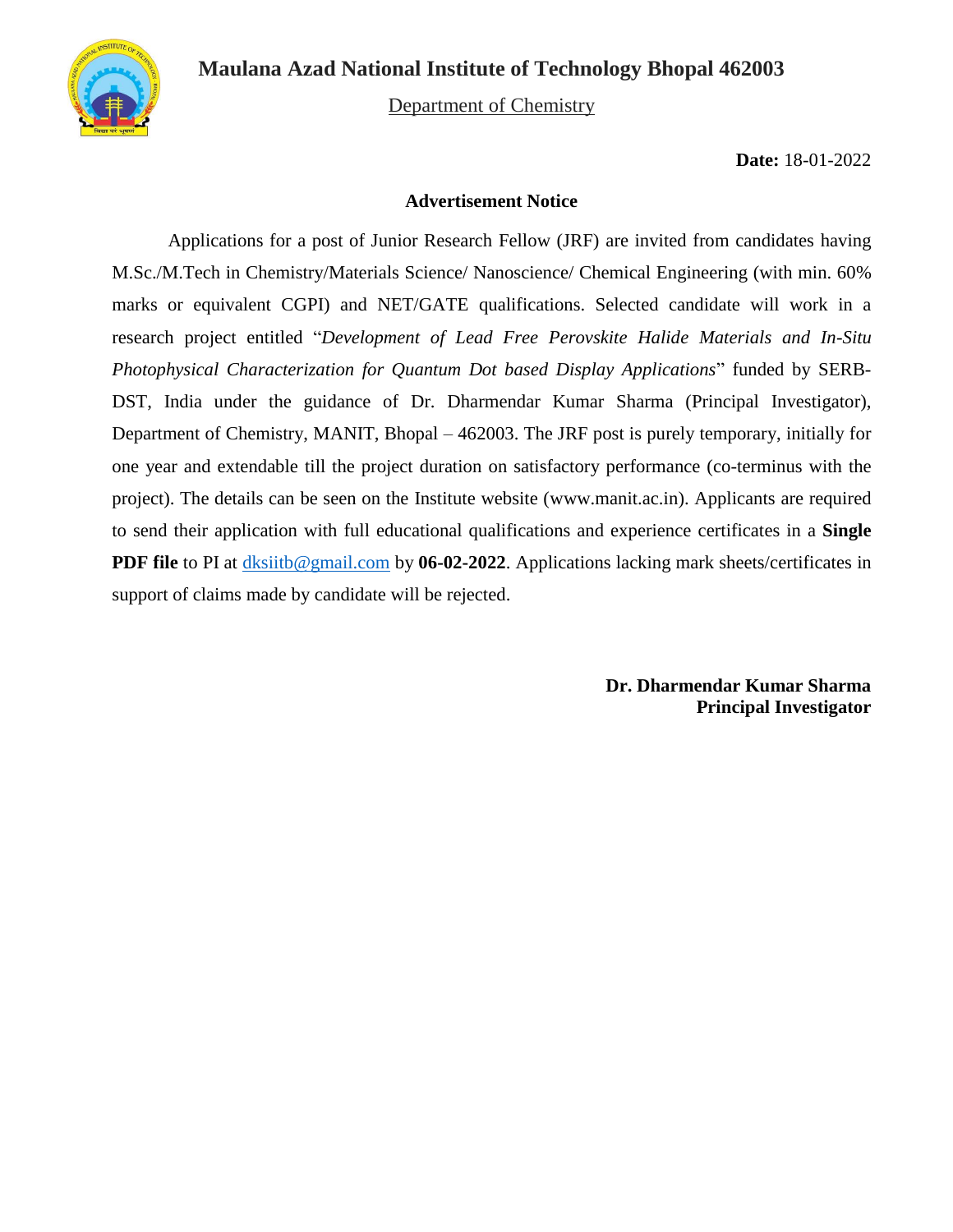

Department of Chemistry

**Date:** 18-01-2022

### **Advertisement**

Applications are invited from eligible Indian nationals, giving full details of educational qualifications and experience, for the post of a Junior Research Fellow (JRF) in research project entitled "*Development of Lead Free Perovskite Halide Materials and In-Situ Photophysical Characterization for Quantum Dot based Display Applications*" funded by SERB-DST, India under the guidance of Dr. Dharmendar Kumar Sharma (Principal Investigator), Department of Chemistry, MANIT, Bhopal – 462003. The post is purely temporary and co-terminus with the project. The JRF post is initially allowed for one year. On satisfactory performance, appointment of JRF is extendable till the project duration on satisfactory performance. The details can be seen on the Institute website (www.manit.ac.in). **Soft copies** of application in the prescribed format along with all enclosures (in single PDF file) should reach to PI by 06-02-2022. Email application at [dksiitb@gmail.com](mailto:dksiitb@gmail.com) and clearly mention **"Application for JRF in SERB-DST project"** in the subject line. Applications lacking certificates in support of claims made by candidate will be rejected.

### **Name of Post:** Junior Research Fellow (JRF) **No. 3** No. 6 Post: 01

**Emoluments:** Rs. 31000/- per month + HRA as (As per applicable SERB-DST, India norms/ Institute norms).

**Age:** Preferably below 30 years on the last date of application.

#### **Essential Qualification:**

1. M. Tech. /M.Sc. in Chemistry/ Materials Science/ Nanomaterials with minimum 60% marks or equivalent.

**Desirable Qualification:** NET/GATE qualified & good at communication skills both in vocal and writing.

We are looking for fully devoted scientific manpower. This is a full time assignment. Experimentation will involve nanomaterials synthesis and their characterization using conventional and specialized methods. Preference will be given to the candidates having working experience in the field of Nanomaterials/Quantum dot synthesis and characterization.

Selected candidate will be encouraged to make efforts to register for PhD programme in the institute following institutional norms. The candidates should apply in the prescribed format available on the Institute website [\(www.manit.ac.in\)](http://www.manit.ac.in/) on or before **06-02-2022**, along with self-attested softcopies of the relevant certificates. If any of the important information provided in the application form is not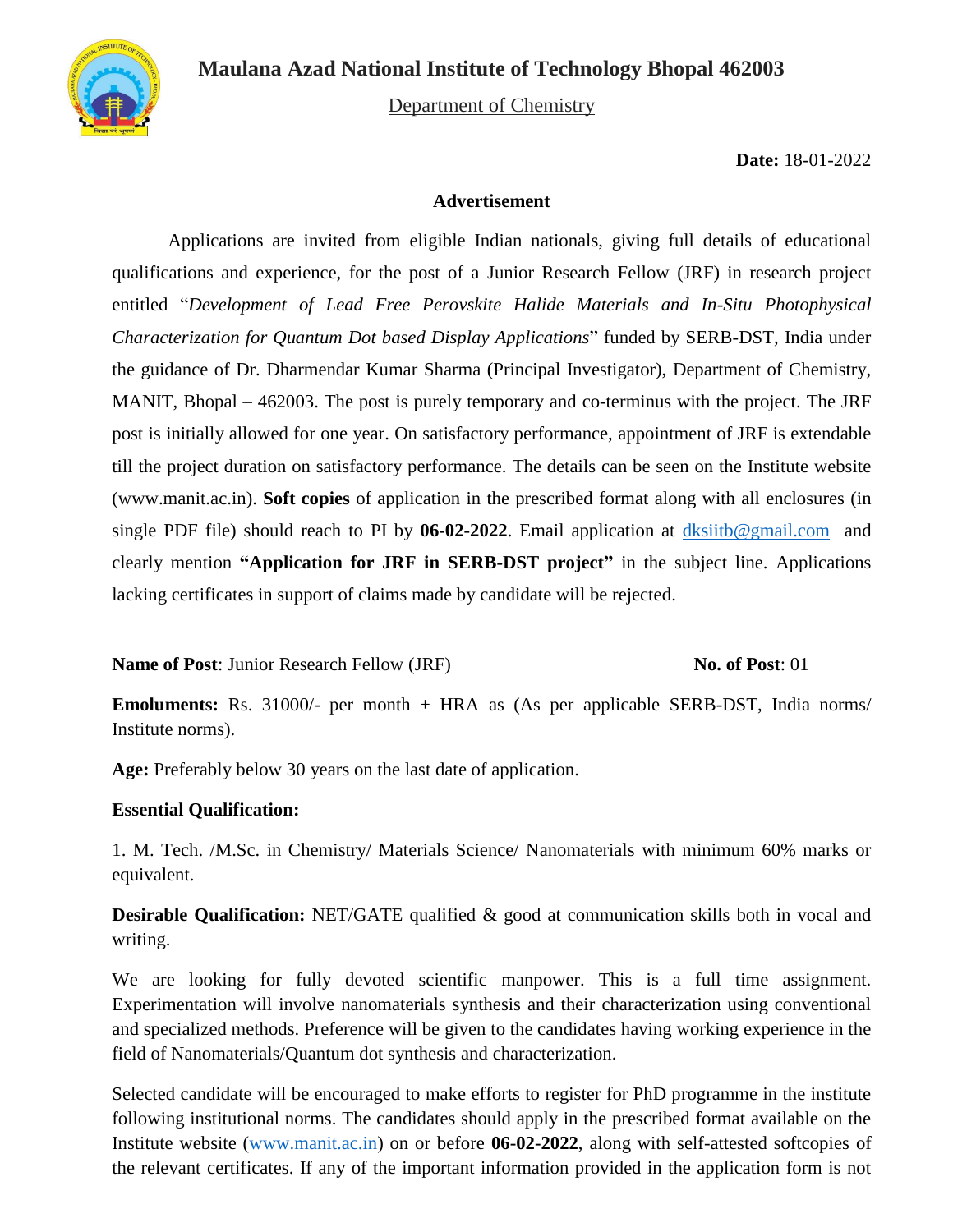

## Department of Chemistry

supported by certificates attached, application will be rejected. Applications should be emailed to the [dksiitb@gmail.com](mailto:dksiitb@gmail.com) to Dr. D. K. Sharma (Principal Investigator), Department of Chemistry, MANIT, Bhopal – 462003, Madhya Pradesh. Call letters for personal interview will be emailed to the respective email id after scrutiny of each application. No hard copy of call letter will be sent. The appointment will be purely on contract basis, the post have been created for the execution of the research project and selected candidates shall not be an employee and no claim of any benefit on that account. Appointment may be terminated at any time if performance is not satisfactory.

| Last date for submission of complete $\vert 06-02-2022 \vert$ |                                                |  |  |  |
|---------------------------------------------------------------|------------------------------------------------|--|--|--|
| application form                                              |                                                |  |  |  |
|                                                               |                                                |  |  |  |
| <b>Interview Date</b>                                         | Will be notified to shortlisted eligible       |  |  |  |
|                                                               | candidates through e-mail.                     |  |  |  |
|                                                               |                                                |  |  |  |
| Declaration of result                                         | Will be notified to selected candidate through |  |  |  |
|                                                               | e-mail.                                        |  |  |  |
|                                                               |                                                |  |  |  |

### **Dr. Dharmendar Kumar Sharma Principal Investigator**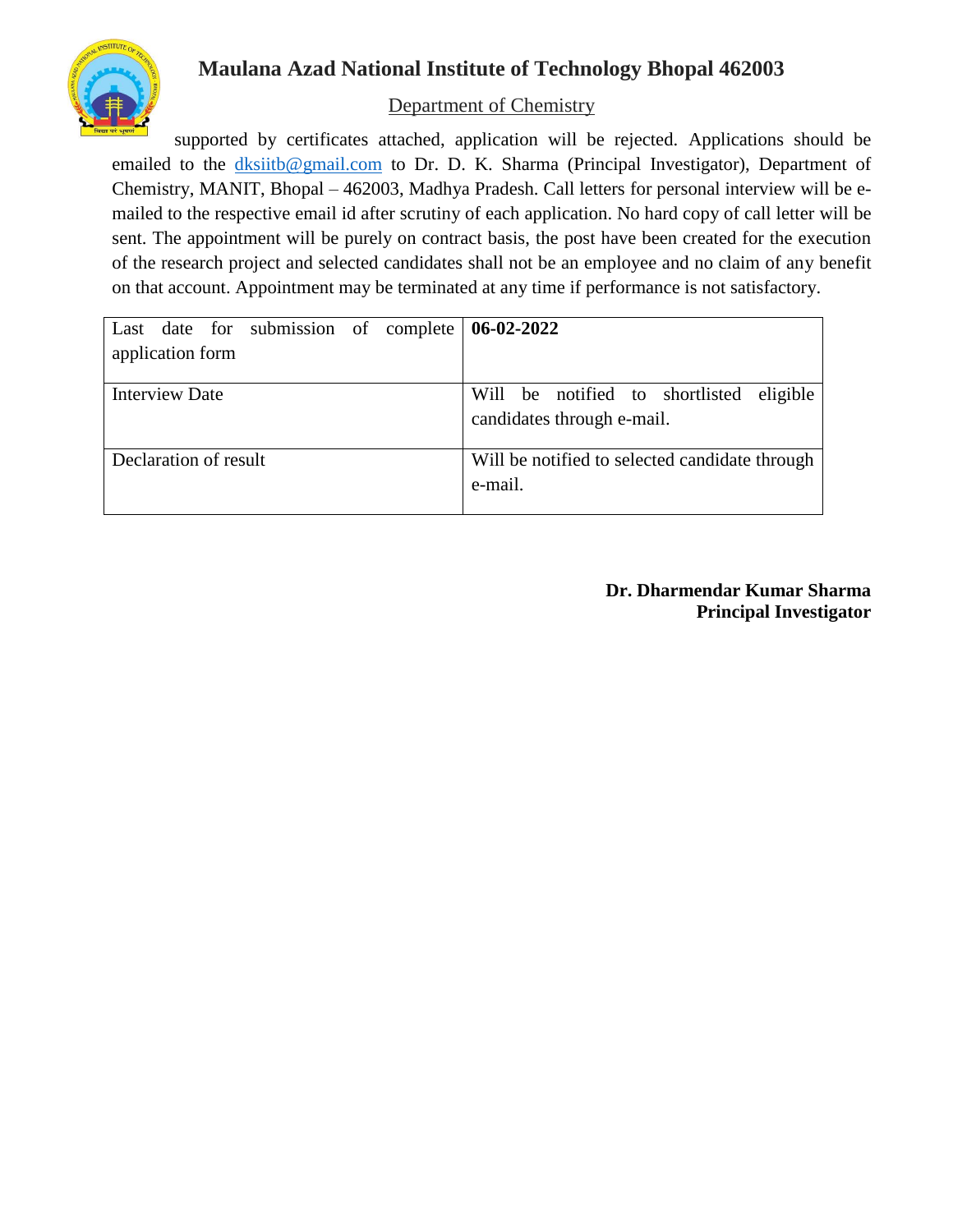

Department of Chemistry

**Application for the post of Junior Research Fellow (JRF)**

Attach

Passport Size

Photo

- **1. Full Name (in Capital):**
- **2. Gender:**
- **3. Date of Birth: Age: \_\_\_\_years (on last date of application submission)**
- **4. Nationality:**
- **5. Father/Husband's Name:**
- **6. Address for Correspondence:**
- **7. Permanent Address:**
- **8. Contact : Telephone (with STD code): Mobile:**

**E-mail id:** 

**9. Category (SC/ST/OBC/GEN):**

## **10. Educational Qualification:**

| S. No. | <b>Examinati</b> | <b>University/Board</b> | Year of        | <b>Division/Grade</b> | $%$ of | <b>Subjects</b> |
|--------|------------------|-------------------------|----------------|-----------------------|--------|-----------------|
|        | on Passed        |                         | <b>Passing</b> |                       | marks  | taken/          |
|        |                  |                         |                |                       |        | specialization  |
|        |                  |                         |                |                       |        |                 |
|        |                  |                         |                |                       |        |                 |
|        |                  |                         |                |                       |        |                 |
|        |                  |                         |                |                       |        |                 |

Percent conversion of grade should be specified and the proof of conversion factor should be shown at the time of interview.